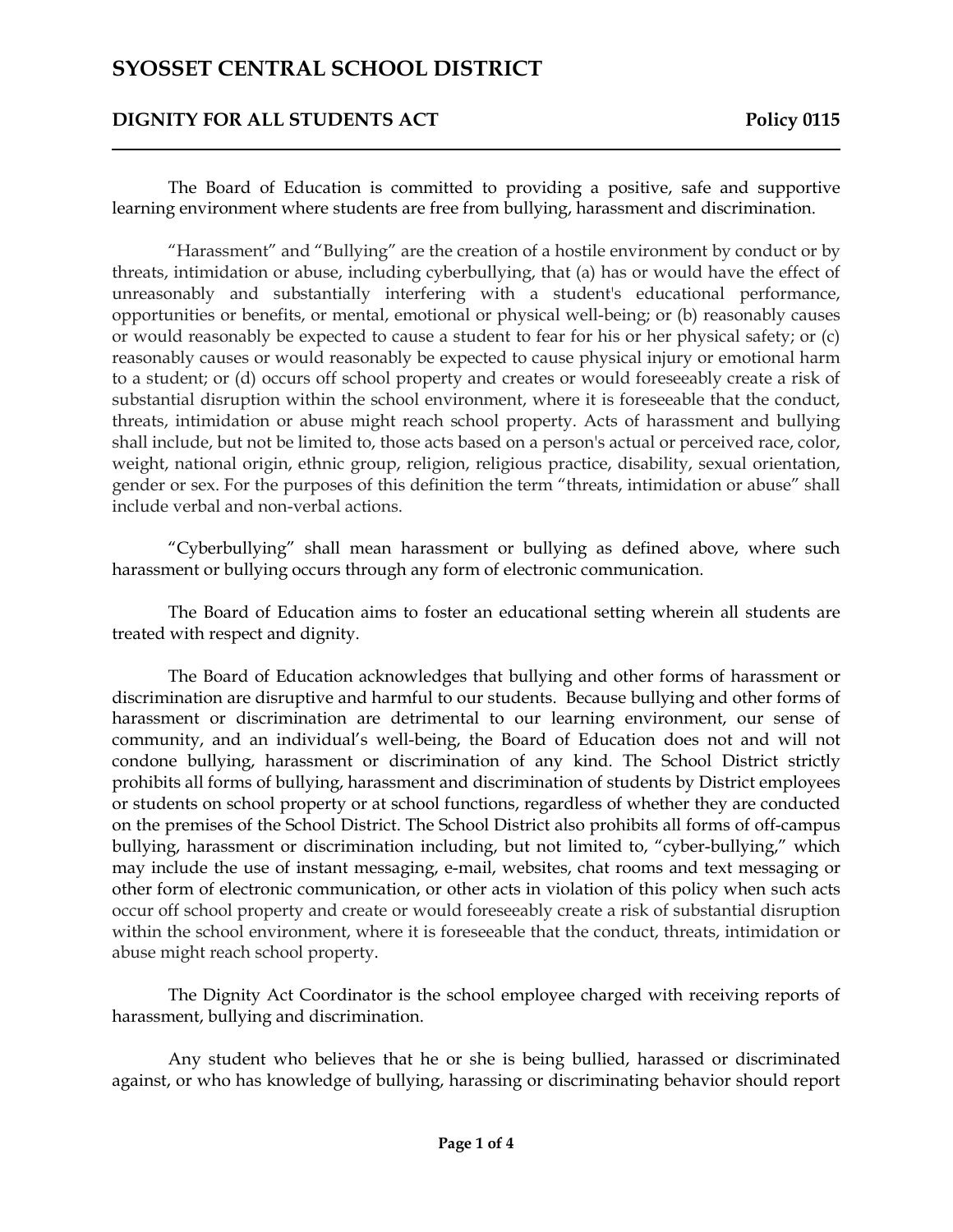#### **DIGNITY FOR ALL STUDENTS ACT** Policy 0115

it. Students may make oral or written reports of bullying, harassment or discrimination to any staff member.

All School District personnel are responsible for taking action if they become aware of any bullying, harassment or discrimination against a student. Staff members must make an oral report promptly of all complaints of bullying, harassment, and discrimination that they receive from students or others, whether oral or written, as well as any instances of bullying, harassment or discrimination that they are aware of, to the Dignity Act Coordinator not later than one (1) school day after receipt of a report or witnessing an incident and must file a written report with the Dignity Act Coordinator not later than two (2) school days after making the oral report.

Bullying, harassment or discrimination of a sexual nature, as defined by the School District's sexual harassment policy, must be reported to the School District's Title IX officer. Bullying, harassment or discrimination which involves criminal activity, or where there is reasonable belief that criminal activity may occur, must be immediately reported to the Principal. If the Principal believes that any harassment, bullying or discrimination constitutes criminal conduct, he/she shall promptly notify the appropriate local law enforcement agency. To the extent possible, allegations of bullying, harassment or discrimination will be kept confidential; however, the School District reserves the right to disclose the identity of the parties and witnesses in appropriate circumstances to individuals with a need to know.

The Dignity Act Coordinator will lead the investigation of all reports of harassment, bullying and discrimination and will complete each investigation promptly after receipt of any written report. All reports of bullying, harassment or discrimination will be thoroughly investigated and prompt action will be taken by the school where the incident occurred to address the verified allegations, including the imposition of appropriate disciplinary measures in accordance with applicable law and the School District's Code of Conduct. Actions will be reasonably calculated to end the harassment, bullying or discrimination, eliminate any hostile environment, create a more positive school culture and climate, prevent recurrence of behavior, and provide for the safety of the student(s) against whom the bullying, harassment or discrimination was directed. Actions shall be consistent with the guidelines created by the School District, in accordance with law and this policy, for measured, balanced and ageappropriate responses to instances of harassment, bullying and discrimination.

All Principals and Dignity Act Coordinators shall make regular reports to the Superintendent of Schools on data and trends related to harassment, bullying and discrimination in their schools.

The School District expressly prohibits any retaliation against complainants, victims, witnesses and/or any individuals who initiate, testify, participate or assist in the investigation of any allegation or report of bullying, harassment or discrimination. The School District's administrators will monitor participants in investigations and victims of bullying, harassment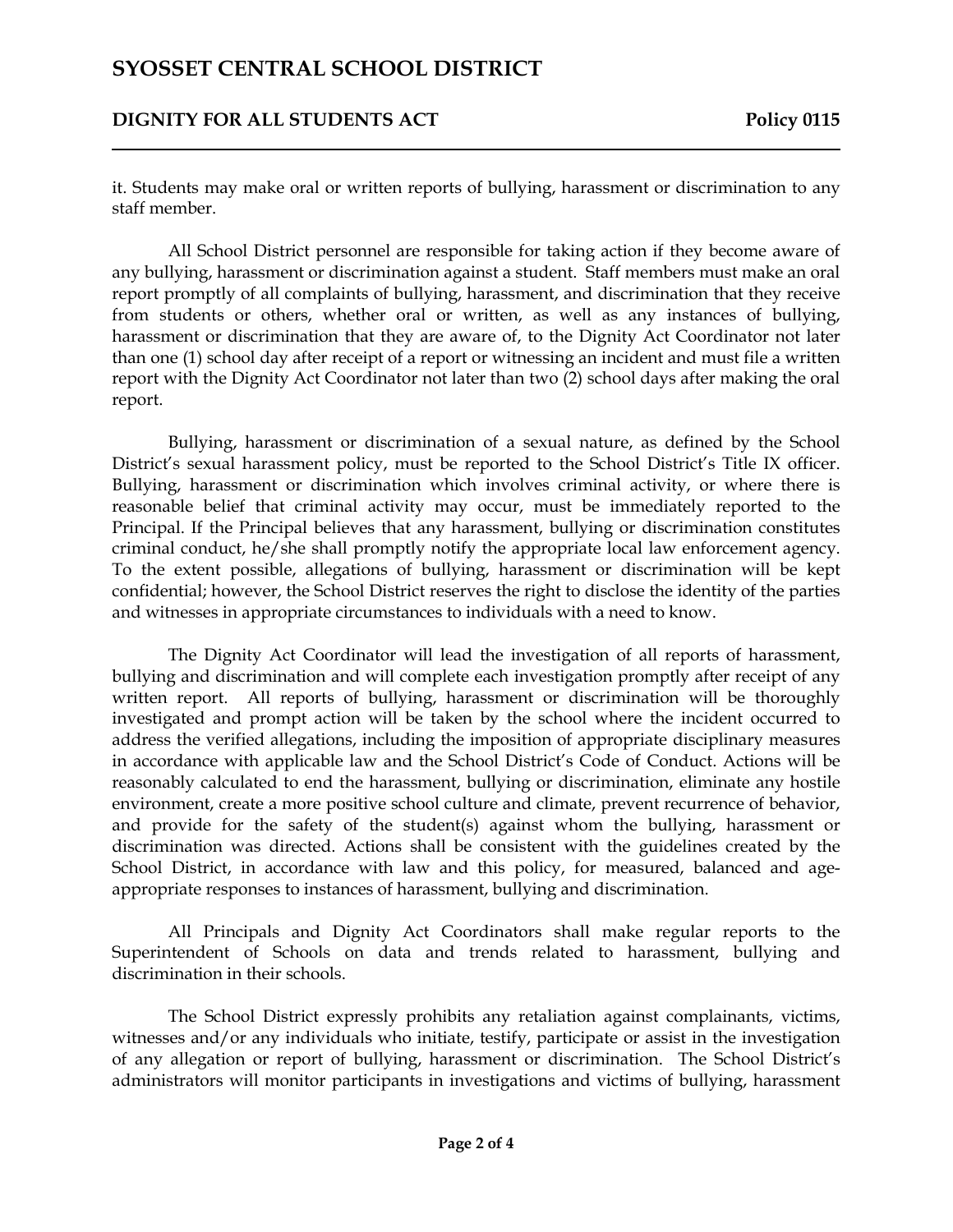#### **DIGNITY FOR ALL STUDENTS ACT** Policy 0115

or discrimination to determine that the behavior has ceased, no retaliation has occurred and support or counseling has been afforded to the involved individuals, as needed.

The School District will create guidelines for training and will provide training to staff, in accordance with the requirements of state law and the Regulations of the Commissioner of Education, which will include, but not be limited to: raising awareness and sensitivity to potential bullying, harassment or discrimination and the effects of bullying, harassment or discrimination, including cyberbullying, on students; enabling staff to prevent and respond to incidents of bullying, harassment or discrimination; addressing social patterns of harassment, bullying and/or discrimination, the identification and mitigation of such acts, and strategies for effectively addressing problems of exclusion, bias and aggression in educational settings; effectively implementing school policy on conduct and discipline; and including safe and supportive school climate concepts in curriculum and classroom management.

The School District will include in the course of instruction in grades kindergarten through twelve a component on civility, citizenship and character education. Such component shall instruct students on the principles of honesty, tolerance, personal responsibility, respect for others, with an emphasis on discouraging acts of harassment, bullying and discrimination, observance of laws and rules, courtesy, dignity and other traits which will enhance the quality of their experiences in, and contributions to, the community. The component shall support the development of a school environment free of harassment, bullying and discrimination and shall also include instruction on the safe, responsible use of the internet and electronic communications. For purposes of this policy, "tolerance," "respect for others" and "dignity" shall include awareness and sensitivity to bullying, discrimination or harassment and civility in the relations of people of different races, colors, weights, national origins, ethnic groups, religions, religious practices, mental or physical abilities, sexual orientations, genders and sexes.

In accordance with state law, the Superintendent of Schools or his/her designee will designate at least one (1) staff member at every school as a Dignity Act Coordinator who is approved by the Board and who will be instructed in the provisions of the Dignity for All Students Act; thoroughly trained to handle human relations in the areas of race, color, weight, national origin, ethnic group, religion, religious practice, disability, sexual orientation, gender and sex; and provided training: (1) which addresses the social patterns of harassment, bullying and discrimination, including but not limited to those acts based on a person's actual or perceived race, color, weight, national origin, ethnic group, religion, religious practice, disability, sexual orientation, gender, and sex; (2) in the identification and mitigation of harassment, bullying and discrimination; and (3) in strategies for effectively addressing problems of exclusion, bias, and aggression in educational settings. Each Coordinator shall be employed by the School District and be licensed and/or certified by the Commissioner as a classroom teacher, school counselor, school psychologist, school nurse, school social worker, school administrator or supervisor, or Superintendent of Schools. The name and contact information of the Dignity Act Coordinator shall be disseminated in accordance with state law and the Commissioner's Regulations.